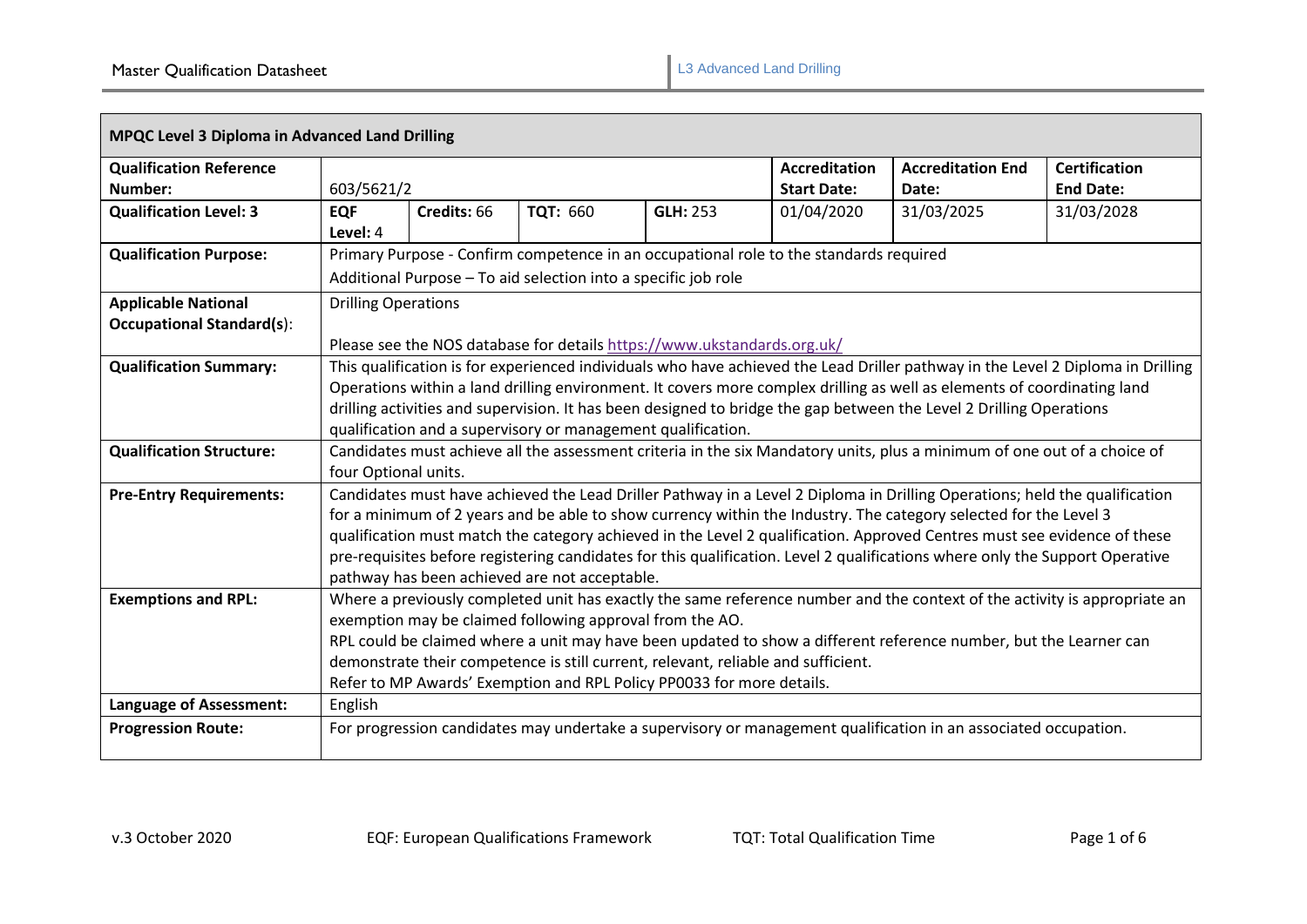| Mandatory Units - all units must be achieved | <b>Mandatory</b> | Level          | <b>Credits</b> | <b>Ofqual</b> | <b>MP Awards</b> | <b>GLH</b> | <b>RPL Units</b> |
|----------------------------------------------|------------------|----------------|----------------|---------------|------------------|------------|------------------|
|                                              | <b>Units</b>     |                |                | Reference     | Reference        |            |                  |
| Conduct a Health, Safety and Environmental   | M                | 3              | 6              | M/615/5477    | DO40v2           | 35         | F/508/3576       |
| Risk Assessment of the Drilling Operation    |                  |                |                |               |                  |            |                  |
| Manage Physical Resources for Workplace      | M                | 3              | $\overline{7}$ | L/616/7944    | MS17v1           | 30         | D/507/1595       |
| <b>Activities</b>                            |                  |                |                |               |                  |            |                  |
| Contribute to and Promote a Positive Safety, | M                | $\overline{3}$ | 8              | M/615/2448    | SHE01            | 25         | N/A              |
| <b>Health and Environmental Culture</b>      |                  |                |                |               |                  |            |                  |
| Measure and Set Out Dimensional Control      | M                | 3              | $\overline{2}$ | J/615/5467    | DO13             | 10         | N/A              |
|                                              |                  |                |                |               |                  |            |                  |
| Lead the Work of Teams and Individuals to    | M                | 4              | 9              | H/615/9185    | PO15v2           | 48         | N/A              |
| <b>Achieve Objectives</b>                    |                  |                |                |               |                  |            |                  |
| Drill to Complex Drilling Specification and  | M                | 3              | 30             | M/618/0041    | ALD01            | 85         | N/A              |
| <b>Operational Requirements</b>              |                  |                |                |               |                  |            |                  |
|                                              |                  |                |                |               |                  |            |                  |
| Optional Units - 1 unit to be achieved       | <b>Mandatory</b> | Level          | <b>Credits</b> | <b>Ofqual</b> | <b>MP Awards</b> | <b>GLH</b> | <b>RPL Units</b> |
|                                              | <b>Units</b>     |                |                | Reference     | Reference        |            |                  |
| Unload and Load Mobile Plant and Equipment   | $\mathsf{O}$     | 3              | 4              | Y/615/5473    | DO37v2           | 24         | H/508/3571       |
| from Transportation                          |                  |                |                |               |                  |            |                  |
| Use of Technologies to Support Drilling      | O                | $\overline{3}$ | 6              | K/615/5476    | DO39v2           | 20         | M/508/3573       |
| Operations                                   |                  |                |                |               |                  |            |                  |
| Maintain Effective and Efficient Working     | $\mathsf{O}$     | 3              | 4              | T/618/0042    | ALD02            | 25         | N/A              |
| Relationships for Drilling Activities        |                  |                |                |               |                  |            |                  |
|                                              |                  |                |                |               |                  |            |                  |
| Coordinate and Organise Drilling Operations  | $\mathsf{O}$     | $\overline{3}$ | 14             | A/618/0043    | ALD03            | 40         | N/A              |
|                                              |                  |                |                |               |                  |            |                  |
|                                              |                  |                |                |               |                  |            |                  |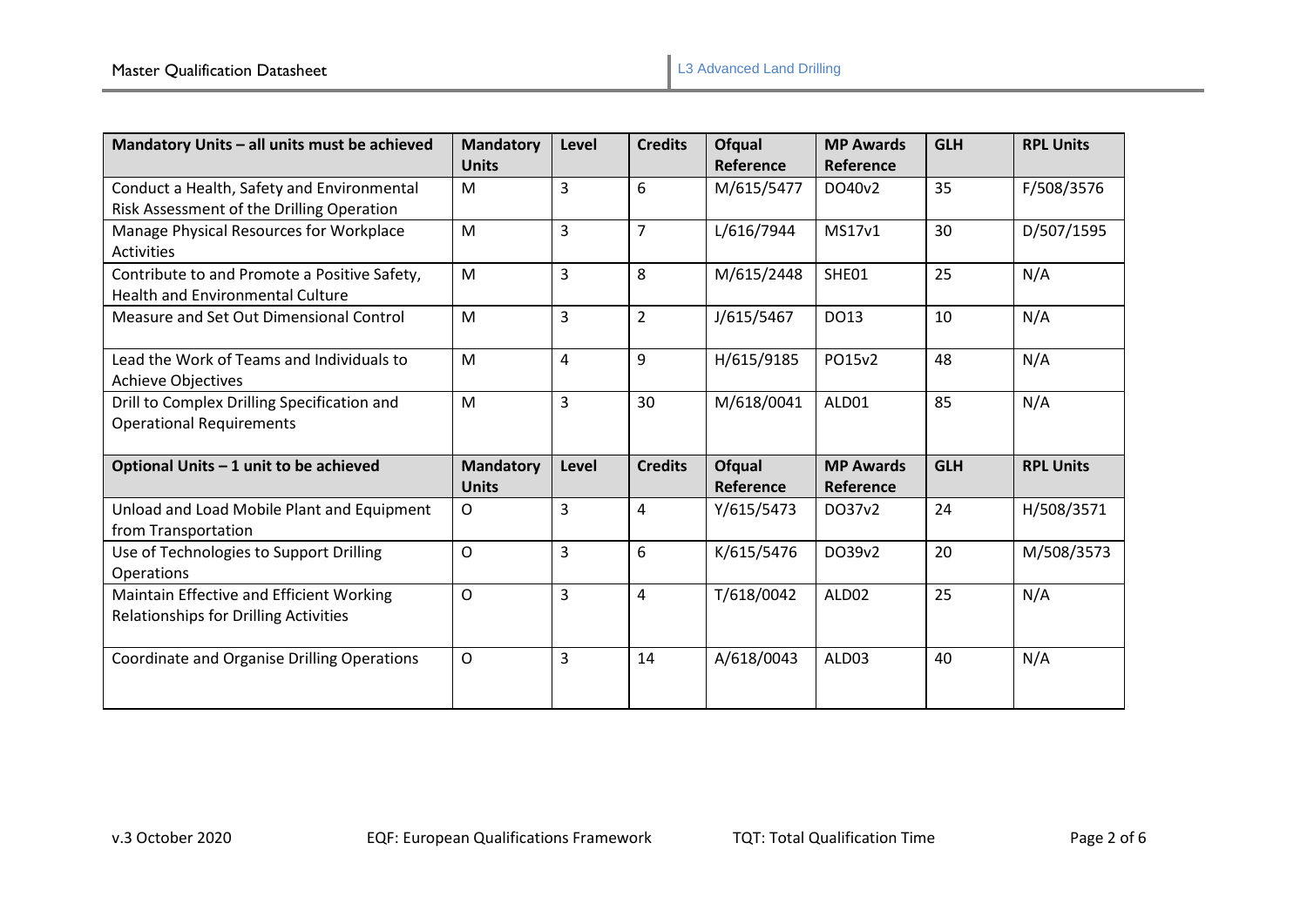# **Centre Staff Requirements:**

**Assessors** and **Internal Verifiers** must:

- **1.** Be r**egistered** and recognised **by an Approved Centre**, **registered and approved by MP Awards.**
- **2.** Hold, or are working towards the appropriate qualification as listed in the table below:

| <b>Assessor</b>                                                                            | <b>Internal Verifier</b>                                                                                              |  |  |  |  |
|--------------------------------------------------------------------------------------------|-----------------------------------------------------------------------------------------------------------------------|--|--|--|--|
| Level 3 Award in Assessing Competence in the Work                                          | Level 4 Award in the Internal Quality Assurance of the Assessment                                                     |  |  |  |  |
| Environment, or                                                                            | Process and Practice, or                                                                                              |  |  |  |  |
| Level 3 Certificate in Assessing Vocational Achievement, or                                | Level 4 Certificate in Leading the Internal Quality Assurance of<br>Assessment Process and Practice, or               |  |  |  |  |
| SQA Accredited L&D 9DI Assess Workplace Competence Using                                   |                                                                                                                       |  |  |  |  |
| Direct and Indirect Methods (SCQF Level 8), or                                             | SQA Accredited L&D 11 Internally Monitor and Maintain the                                                             |  |  |  |  |
| A1 Assess Learners Using a Range of Methods*, or                                           | Quality of Workplace Assessment (SCQF Level 8), or<br>V1 Conduct Internal Verification of the Assessment Process*, or |  |  |  |  |
| D32 and D33 Assess Learner Performance Using Differing                                     |                                                                                                                       |  |  |  |  |
| Sources of Evidence*.                                                                      | D34 Internally Verify the Assessment Process*.                                                                        |  |  |  |  |
| *Holders of A1, D32 or D33 must:                                                           | *Holders of V1 or D34 must:                                                                                           |  |  |  |  |
| Assess to the revised National Occupational Standards (NOS)<br>for Assessment;             | Verify to the revised National Occupational Standards (NOS)<br>$\bullet$<br>for Internal Verification;                |  |  |  |  |
| Show evidence of CPD to the revised NOS;                                                   | Show evidence of CPD to the revised NOS;<br>$\bullet$                                                                 |  |  |  |  |
| Show evidence of having assessed within the last 18 months;                                | Show evidence of having internally verified within the last 18<br>$\bullet$<br>months.                                |  |  |  |  |
| ADDITIONAL REQUIREMENTS FOR ASSESSORS AND INTERNAL VERIFIERS CAN BE FOUND ON THE NEXT PAGE |                                                                                                                       |  |  |  |  |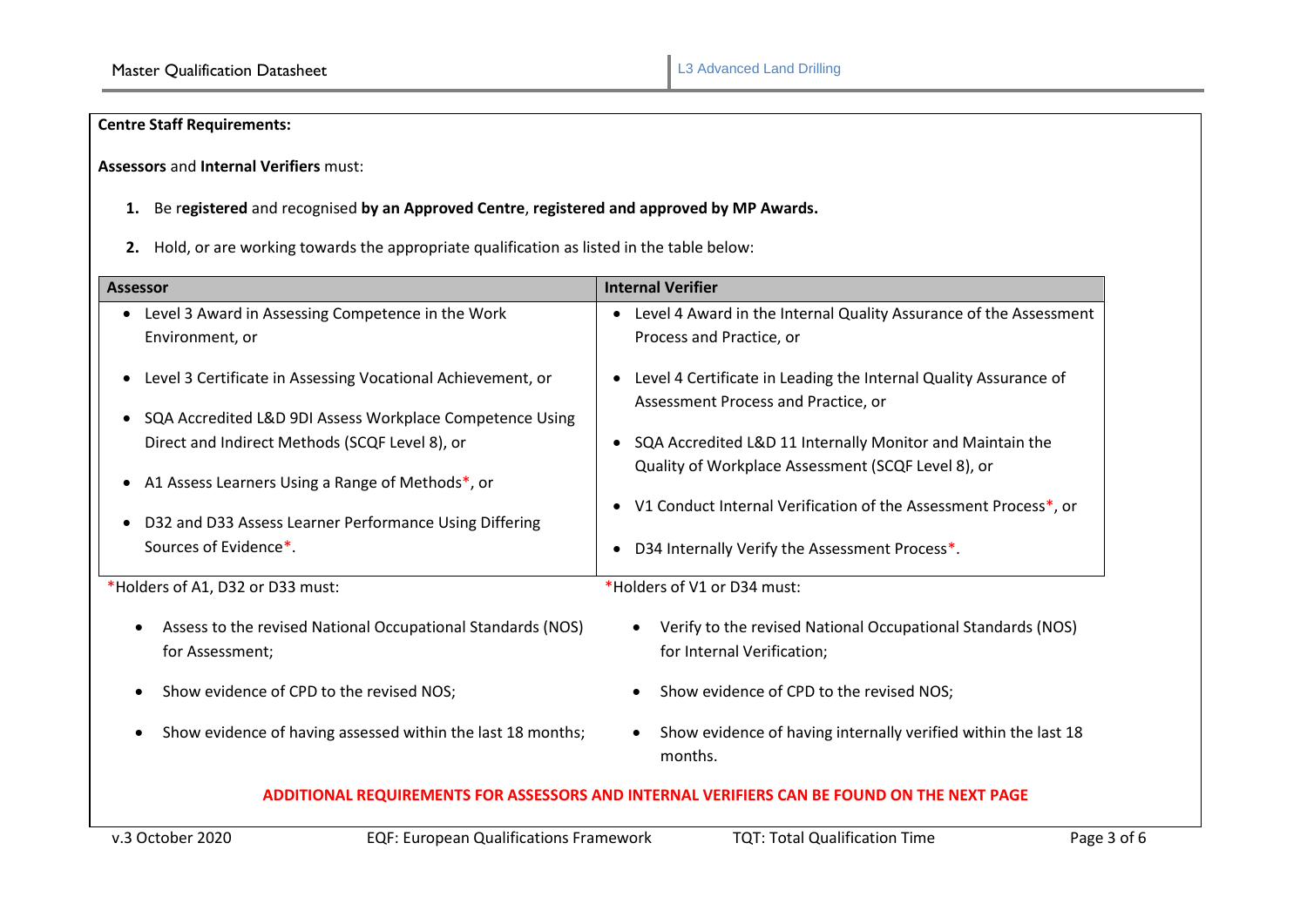**Centre Staff Requirements continued…**

## **In addition to the requirements on the previous page, Assessors must:**

- Show evidence of having assessed in land drilling in the last 18 months;
- Have a minimum of 10 years' experience in the industry (evidenced by a CV and verifiable witness testimonies) and show evidence of CPD;
- Show evidence of relevant industry supervisory training;
- Have 3 years' assessor experience
- Be industry-approved by the British Drilling Association (BDA)

# **Assessors should also wherever possible:**

• Hold a Level 2 or 3 Vocational Qualification in the drilling discipline being assessed

# **In addition to the requirements on the previous page, Internal Verifiers must:**

• Have an up to date knowledge and understanding of the relevant drilling techniques and standards of the industry